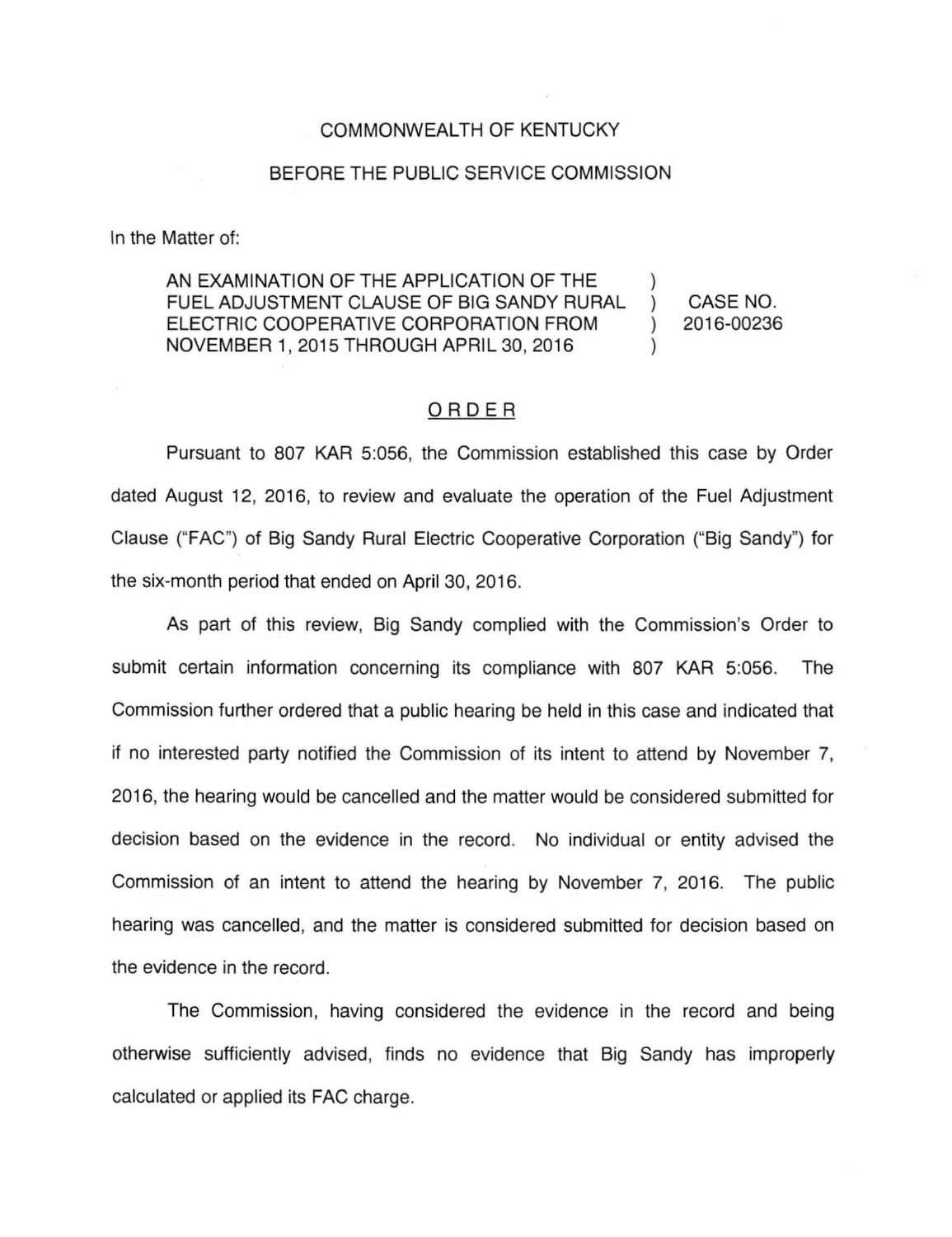IT IS THEREFORE ORDERED that the charges and credits applied by Big Sandy through the FAC for the period November 1, 2015, through April 30, 2016, are approved.

By the Commission



ATTEST:

ATTEST:<br>Caliner P. Matheus

Case No. 2016-00236